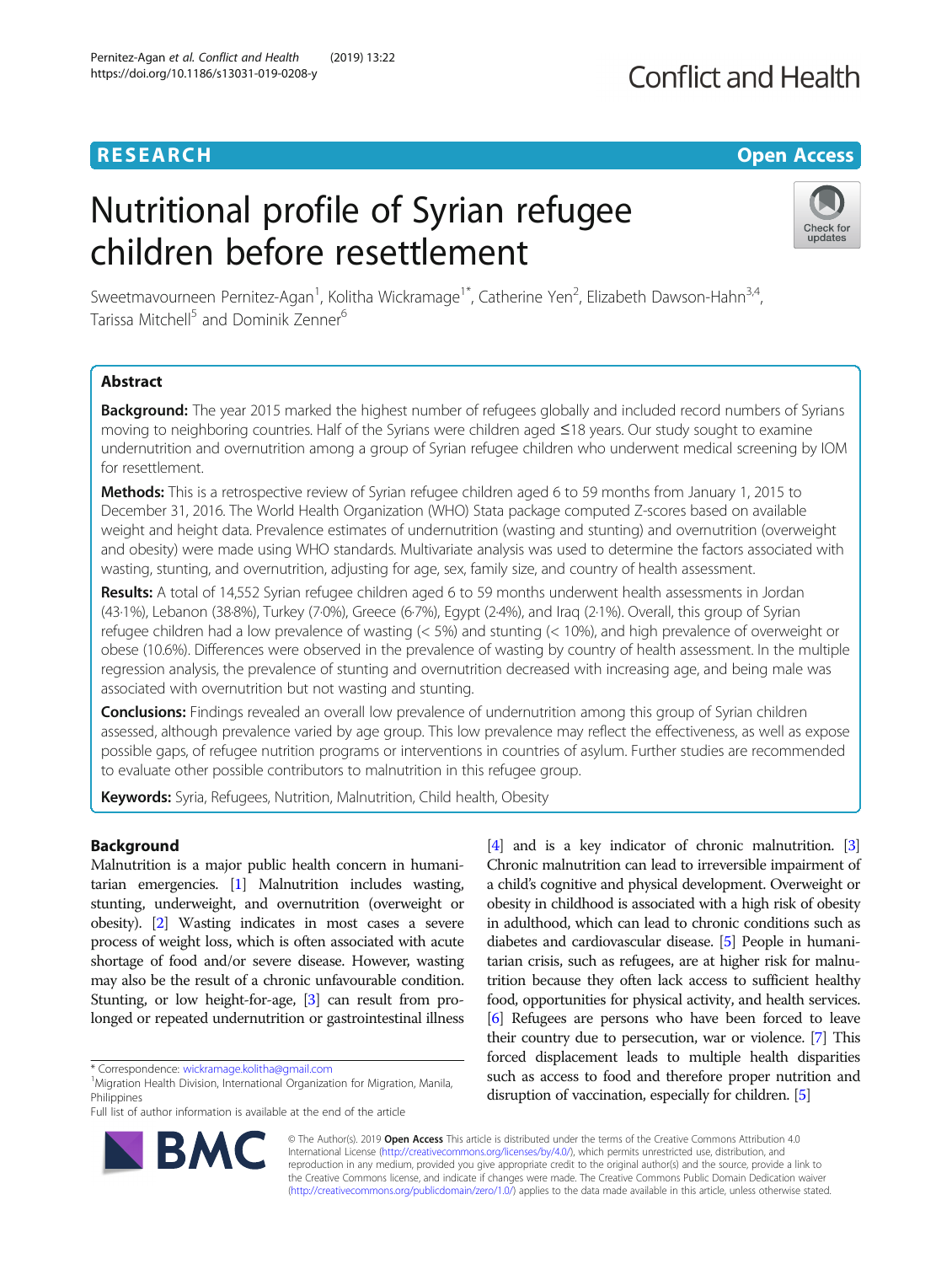Conflict in the Syrian Arab Republic, which started in 2011, displaced 4·8 million people as refugees to neighboring countries, such as Turkey, Lebanon, Jordan, Iraq, and Egypt, by the end of 2016. [\[7](#page-7-0)] Half of these refugees were children under the age of 18 years. Following this large influx, humanitarian agencies and the governments of host countries had difficulty meeting the growing needs of the refugees, including health services. [\[8](#page-7-0)–[11\]](#page-7-0) In Iraq, Jordan, and Turkey, many Syrian refugees rented or lived in makeshift dwellings, with only a small proportion  $({\sim}$ 10%) staying in refugee camps. [[7](#page-7-0)] Additionally, there are no official refugee camps in Lebanon, Greece, and Egypt. Recent studies in Lebanon and Jordan have indicated that most Syrian refugees faced some food insecurity, with larger families more vulnerable. [\[12](#page-7-0), [13](#page-7-0)]

The International Organization for Migration (IOM)- the UN Migration Agency-- together with governments, the United Nations Health High Commissioner for Refugees (UNHCR), non-government organizations and other partners work together in the resettlement process of refugees. The UNHCR endorses refugee cases to governments for resettlement consideration. Once this occurs, IOM, under cooperative agreements with these governments, performs comprehensive health assessments of refugees prior to their resettlement to the receiving country. Components of the health assessment include a general assessment (medical history and physical examination, which includes anthropometric measurements for which IOM nursing staff have been trained to measure using recommended tools and methods), screening tests for specific conditions (e.g. tuberculosis, hepatitis, and others, depending on receiving country requirements), treatment and specialist referrals, assessment for travel health assistance during transportation, and others depending on the government protocols. Health assessment aims to promote the health of assisted refugees and protect the health security of receiving countries.

Our study sought to determine the factors related to wasting, stunting, and overnutrition of a group of Syrian refugee children undergoing health assessments conducted by IOM medical staff prior to resettlement as part of programmes of governments assisted by IOM. Information on the nutritional status of Syrian refugee children can guide health providers in refugee settings and resettlement countries on preparations for receiving Syrian refugee families.

#### Methods

#### Data source and study population

This study is a retrospective review of data from routine health assessments of Syrian refugee children aged 6 to 59 months conducted by IOM. Health assessment data of all IOM assisted refugees are entered by the attending physician or nurse in the "Migrant Management Operational System Application" (MiMOSA), an IOM data management software. MiMOSA data from IOM health clinics worldwide are aggregated and undergo quality

control in a Central Data Repository (CDR) used for generating statistical reports. IOM perform regular validation of health assessment data using automated rules or checks to verify and correct inconsistencies in coordination with the focal persons at the country level operations. Continuous improvements in data quality checking and validation is being developed by IOM. MiMOSA data of Syrian refugee children aged 6 to 59 months for January 1, 2015 through December 31, 2016 were extracted and analyzed. Infants under 6 months were excluded in our study on the assumption that this group is unique in terms of their nutrition and developmental needs. [\[5](#page-7-0)] We examined country of health assessment, nationality, age, sex, height, weight, camp or non-camp setting, and family size, which is the number of individuals who are related and travelling together.

#### Anthropometric measurements

Measurement of height (or length) and weight followed standard procedures. [[14\]](#page-7-0) Trained IOM medical personnel measured the weight of each child using a digital weighing scale or a regular weighing scale. A child's length was measured lying down and height measured standing up with a measuring tape or a height device attached to the weighing scale.

#### Statistical analyses

Data processing and analyses to generate estimates of nutritional indicators used Stata (SE 14.0, Stata Corp). We excluded duplicate entries, repeat health assessments, and unknown height and weight values from our data analyses. In our study, we covered the initial health assessment of children extracted based on the first date of health assessment of a child in 2015 and 2016.

Based on World Health Organization (WHO) guidelines for children under 5 years old, wasting was assessed using weight-for-length or weight-for-height Z-scores (zWFH), while stunting was assessed using length-for-age or heightfor-age Z-score (zHFA). Z-scores for anthropometric measurements (zWFH and zHFA) were computed using the WHO Stata package [\[15](#page-7-0)] and the 2006 WHO Child Growth Standards. The z-scores were further stratified by severity (Table [1](#page-2-0)). [\[3](#page-7-0), [16\]](#page-7-0) The WHO standards are based on the growth of a population of children from six sites globally under optimal environmental conditions. [[1](#page-7-0), [3,](#page-7-0) [14\]](#page-7-0)

WHO classifies the public health significance of acute and chronic malnutrition using prevalence thresholds. We defined undernutrition (wasting and stunting) and overnutrition (overweight and obesity) based on WHO definitions. In the context of emergencies, WHO previously classified prevalence of wasting of less than 5% as low and a prevalence of 10% or greater as high. In stunting, less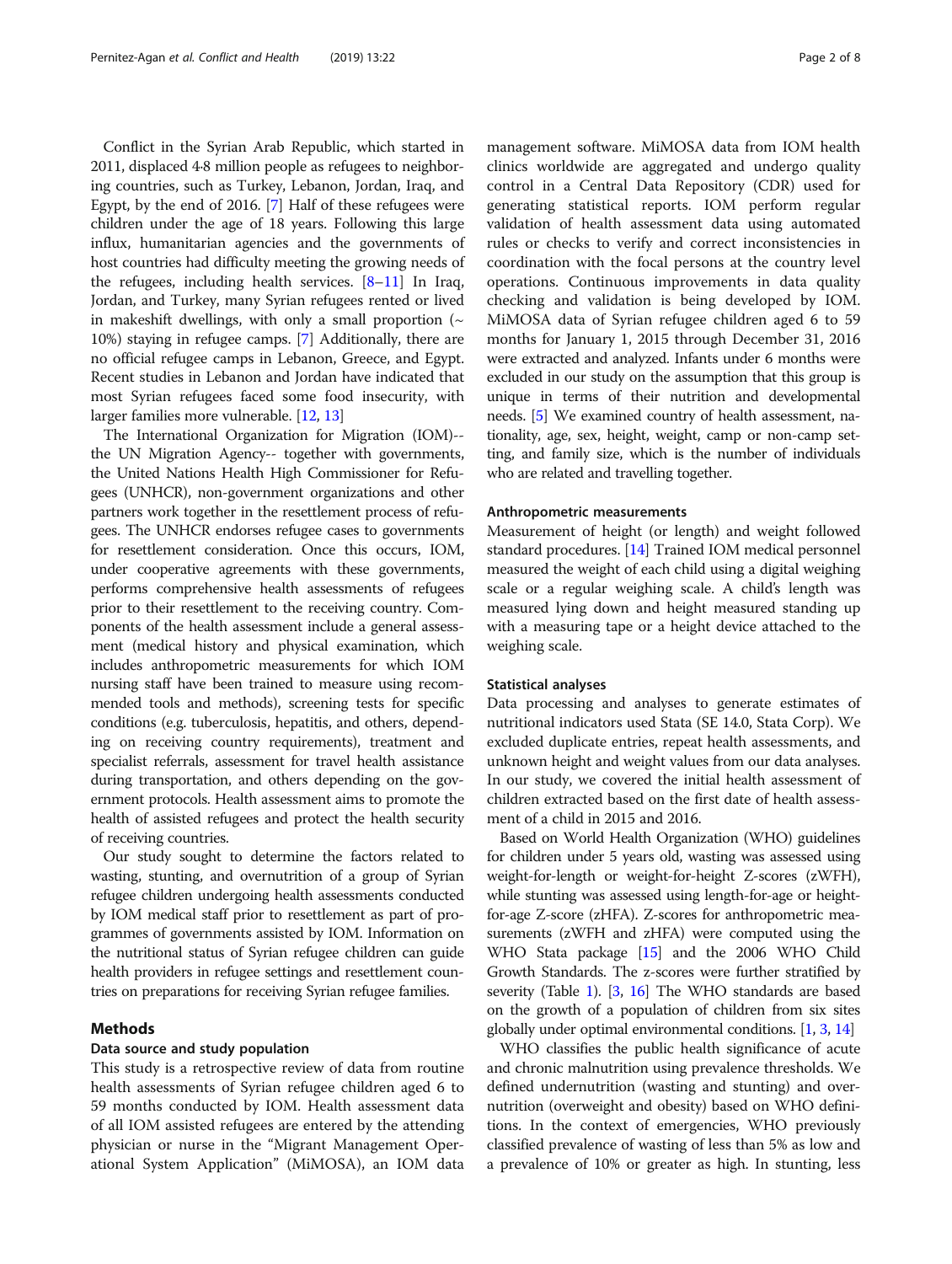<span id="page-2-0"></span>Table 1 WHO classification of nutritional status

| Nutritional status              | Z-score range               |
|---------------------------------|-----------------------------|
| Wasting (acute malnutrition)    |                             |
| Moderate                        | $7WFH < -2$ and $\ge -3$    |
| Severe                          | $7WFH < -3$                 |
| Stunting (chronic malnutrition) |                             |
| Moderate                        | $zHFA < -2$ and $\ge -3$    |
| Severe                          | $zHFA < -3$                 |
| Healthy Weight                  | $7WFH \leq 2$ and $> = -2$  |
| Overweight                      | $7WFH > + 2$ and $\lt = +3$ |
| Obesity                         | $7WFH > +3$                 |

Source: WHO Global Database on Child Growth and Malnutrition. Available from: <http://www.who.int/nutgrowthdb/about/introduction/en/index5.html>

than 20% is considered low, whereas prevalence of 30% or greater is high (Table 2). [[3](#page-7-0), [11,](#page-7-0) [17](#page-7-0)] Historically, overweight and obesity have not been included in estimates of malnutrition in humanitarian settings; however, increasing evidence shows that both undernutrition and overnutrition can be present. [\[17](#page-7-0)–[19\]](#page-7-0) A recent study by de Onis et al. (2018), recommended new prevalence thresholds that were developed based on degrees of deviation from normality as defined by the WHO Child Growth Standards. The prevalence thresholds for wasting are the same with previous guidelines with an additional classification of 'very low' for prevalence of less than 2.5%. Also, latest classification included overweight thresholds which were the same as for wasting (low is considered a prevalence of  $\langle 5\% \rangle$ ). As for stunting, prevalence of less than 10% were considered low compared to the previous guidelines (< 20%) with very low thresholds at less than 2.5%. A stunting prevalence of 20% or greater were high. [\[20\]](#page-7-0)

Per WHO recommendation, we have excluded z-score values ( $n = 360$ ) with the following range: zWFA $<-6$  or zWFA> + 5, zHFA <- 6 or zHFA> + 6, and zWFH<- 5 or zWFH> + 5, as well as records from countries that assessed fewer 40 Syrian refugee children combined. The final analysis included records from children examined in six countries─Jordan, Lebanon, Greece, Turkey, Egypt, and Iraq.

Malnutrition prevalence estimates were calculated, and Chi-square testing was used to assess for differences by country. For children with complete information on family size, a multiple logistic regression analysis was used to determine associations with identified independent variables (age group, sex, family size, and country of health assessment) on malnutrition with each of the outcome variables (wasting, stunting, and overnutrition). Dummy variables were created for the independent variables with more than two categories. Also, adjusted odds ratios were calculated to determine associations between independent variables and outcome variables. A  $p$ -value of  $< 0.05$  was considered statistically significant.

#### Results

#### Demographic characteristics

From January 1, 2015 through December 31, 2016, a total of 14,552 Syrian refugee children aged 6 to 59 months underwent health assessments in Jordan (43·1%), Lebanon (38·8%), Turkey (7·0%), Greece (6·7%), Egypt (2·4%), and Iraq (2·1%) (Table [3](#page-3-0)). Of these children, for those with information on residence at time of health assessment  $(79.2\%)$ ,  $< 1\%$  lived in refugee camps. Slightly more than half of the children were male (51·6%), and many were in older age groups of 48 to 59 months of age  $(n = 3506,$ 24.1%) and 36 to 47 months of age ( $n = 3496, 24%$ ). The majority ( $\sim$  99%) of children were in families with 1 to 10 children; of these, 56% were in families with 1–5 children. Fewer than 1% were in families with 11 or more children.

#### Nutritional status

#### Prevalence of malnutrition

Most children had normal weight-for-length/height (85.6%,  $n = 12,466$ ) and length/height-for-age (85.2%, n  $= 12,398$ ). Approximately 10.6% (*n* = 1547) of children were either overweight ( $n = 1277$ ) or obese ( $n = 270$ ). The prevalence of wasting was  $3.7\%$  ( $n = 539$ ); among these children, 73% ( $n = 395$ ) had moderate wasting, and 27% ( $n = 144$ ) had severe wasting. The prevalence of stunting was  $9.1\%$  ( $n = 1331$ ); among these children,

Table 2 WHO classification for assessing severity of malnutrition rates by prevalence thresholds

| Indicator     | Very low                                     | Low          | Medium           | High              | Very High            |
|---------------|----------------------------------------------|--------------|------------------|-------------------|----------------------|
| % Wasting     |                                              |              |                  |                   |                      |
| $Old*$        | < 5 (acceptable)                             |              | $5-9$ (poor)     | $10-14$ (serious) | $\geq$ 15 (critical) |
| New**         | < 2.5                                        | $2.5 - 5$    | $5 - 10$         | $10 - 15$         | $\geq$ 15            |
| % Stuntinga   |                                              |              |                  |                   |                      |
| $Old*$        | < 20 (acceptable)<br>$\qquad \qquad \  \, -$ |              | $20 - 29$ (poor) | 30-39 (serious)   | $\geq$ 40 (critical) |
| New**         | < 2.5                                        | $2.5 - < 10$ | $10 - 20$        | $20 - < 30$       | $\geq$ 30            |
| %Overweight** | < 2.5                                        | $2.5 - 5$    | $5 - < 10$       | $10 - 15$         | $\geq$ 15            |

Sources:\* WHO Nutrition Landscape Information System (NLIS): Interpretation Guide (2010), p2 and Module 10, p19. Available from [http://www.who.int/nutrition/](http://www.who.int/nutrition/nlis_interpretation_guide.pdf) nlis interpretation quide.pdf: Prudhon C. Module 10 Nutrition information and surveillance systems. In: The harmonized training package: resource material for training on nutrition in emergencies. Version 2. Oxford: Nutrition Works, Emergency Nutrition Network, Global Nutrition Cluster; 2011. \*\* Onis M De, Borghi E, Arimond M, Webb P, Croft T, Saha K, et al. (2018). Prevalence thresholds for wasting, overweight and stunting in children under 5 years. Public Health Nutrition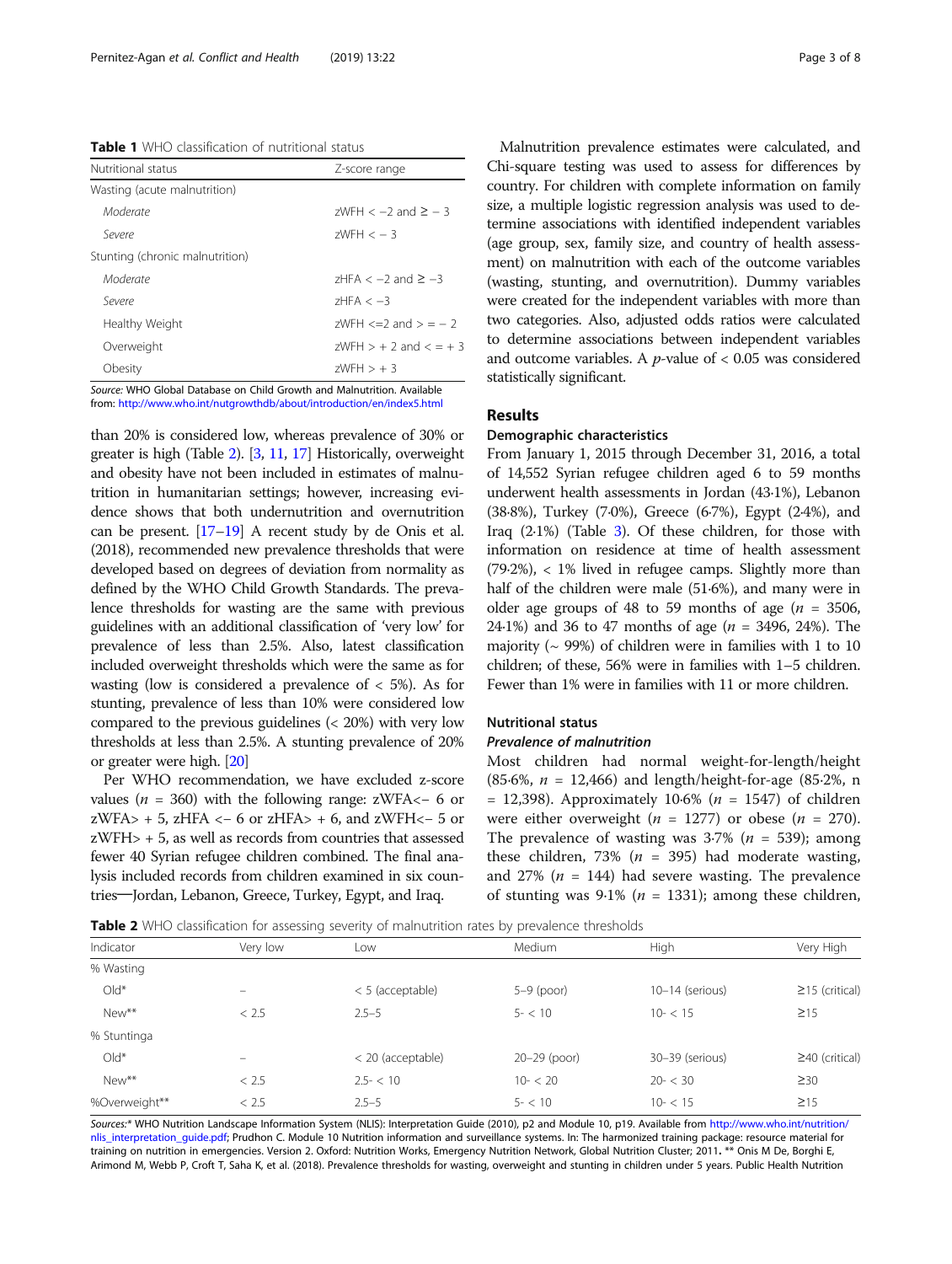<span id="page-3-0"></span>

| Characteristic     | Jordan (n (%)) | Lebanon (n (%)) | Turkey (n (%)) | Greece (n (%)) | Eqypt $(n (%))$ | Iraq $(n \ (\%))$ | All (n (%))   |
|--------------------|----------------|-----------------|----------------|----------------|-----------------|-------------------|---------------|
| Number of children | 6267           | 5645            | 1020           | 969            | 352             | 299               | 14,552        |
| Age (mo)           |                |                 |                |                |                 |                   |               |
| Mean age $(SD)^*$  | 34.1 (15.6)    | 35.1 (15.4)     | 34.0 (15.5)    | 32.4 (15.7)    | 36.0 (15.3)     | 33.3 (15.4)       | 34.4 (15.5)   |
| Median age (IQR)** | 35.0 (26.8)    | 35.9 (25.9)     | 34.4 (26.7)    | 31.5 (27.6)    | 38.4 (25.9)     | 33.3 (25.3)       | 35.2 (26.5)   |
| Age group (mo)     |                |                 |                |                |                 |                   |               |
| 6 to 11            | 613 (9.8)      | 471 (8.3)       | 101(9.9)       | 100(10.3)      | 24 (6.8)        | 29(9.7)           | 1338 (9.2)    |
| 12 to 23           | 1351 (21.6)    | 1122 (19.9)     | 217(21.3)      | 260 (26.8)     | 64 (18.2)       | 67 (22.4)         | 3081 (21.2)   |
| 24 to 35           | 1311 (20.9)    | 1234 (21.9)     | 218 (21.4)     | 217 (22.4)     | 77 (21.9)       | 74 (24.8)         | 3131 (21.5)   |
| 36 to 47           | 1522 (24.3)    | 1390 (24.6)     | 246 (24.1)     | 186 (19.2)     | 84 (23.4)       | 68 (22.7)         | 3496 (24.0)   |
| 48 to 59           | 1470 (23.5)    | 1428 (25.3)     | 238 (23.3)     | 206 (21.3)     | 103 (29.3)      | 61(20.4)          | 3506 (24.1)   |
| <b>Sex</b>         |                |                 |                |                |                 |                   |               |
| Male               | 3187 (50.9)    | 2972 (52.7)     | 549 (53.8)     | 481 (49.6)     | 174 (49.4)      | 147 (49.2)        | 7510 (51.6)   |
| Female             | 3080 (49.2)    | 2673 (47.4)     | 471 (46.2)     | 488 (50.4)     | 178 (50.6)      | 152 (50.8)        | 7042 (48.4)   |
| Family size***     |                |                 |                |                |                 |                   |               |
| $1$ to 5           | 2663 (50.4)    | 2680 (60.3)     | 371 (66.3)     | 150 (70.4)     | 142 (60.4)      | 103 (69.6)        | 6109 (56.2)   |
| 6 to 10            | 2581 (48.9)    | 1711 (38.5)     | 189 (33.8)     | 62(29.1)       | 93 (39.6)       | 43 (29.1)         | 4679 (43.0)   |
| 11 and up          | 38 (0.7)       | 48(1.1)         | $\mathbf 0$    | 1(0.5)         | 0               | 2(1.4)            | 89 (0.82)     |
| Population type*** |                |                 |                |                |                 |                   |               |
| In-camp            | 54 (1.6)       | no camp         | 24(2.4)        | no camp        | no camp         | 12(8.8)           | 90(0.8)       |
| Out-camp           | 3343 (98.4)    |                 | 996 (97.6)     |                |                 | 125 (91.2)        | 11,430 (99.3) |

\*SD, standard deviation

\*\*IQR, interquartile range

\*\*\*Data on family size and population type only available for 79.2% ( $n = 11,520$ ) of the sample

72% ( $n = 958$ ) were moderately stunted, while 28% ( $n =$ 373) were severely stunted. Less than 1% (0-4%,  $n = 56$ ) of children were both stunted and wasted (data not shown).

Wasting and stunting prevalence significantly differed among the six countries ( $p = .001$ ). The overall prevalence of wasting was 3·7%, with the lowest prevalence observed in Lebanon (2·5, 95% CI, 2·1, 2.9) and Greece (2·5, 95% CI, 1·6, 3·7) and the highest in Egypt (10·2%. 95% CI, 7·3, 13·9) and Iraq (9·7, 95%

CI, 6·6, 13.6) (Fig. 1). A low prevalence of stunting was observed across all countries (9·1%), ranging from 7% (95% CI, 4·4, 10·5) and 7.5% (95% CI, 6·9, 8·2) in Iraq and Jordan, respectively, to 14.8% (95% CI, 12·7, 17·1) in Turkey.

The prevalence of overweight and obesity combined was highest in Jordan (11·5, 95% CI, 10·7, 12·3), Egypt (11· 4, 95% CI: 8· 2, 15·, and Lebanon (10·9, 95% CI, 10·1, 11·8), 2) and lowest in Iraq (5·4, 95% CI, 3·9, 8·5),



weight for height Z-score as numerator and the total number of children assessed by country of health assessment as denominator.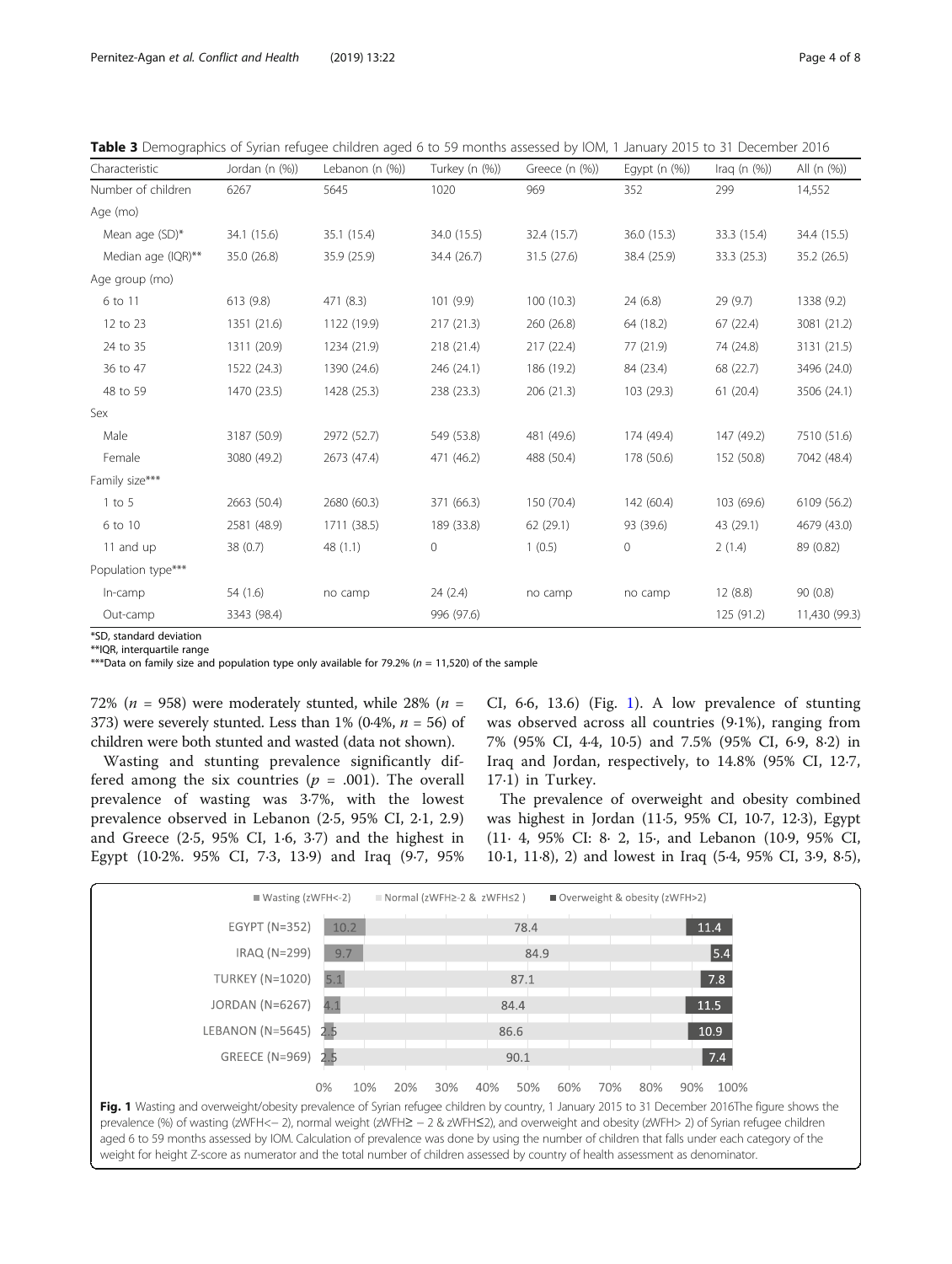Greece (7·4, 95% CI, 5·9, 9·3), and Turkey (7·8%, 95% CI, 6·3, 9·7).

#### Determinants associated with malnutrition

Approximately 75% (10,877/14,522 children) had complete information on age, sex, and family size. All three models from the multiple regression analysis revealed significant associations of the identified independent variables with wasting, stunting and overnutrition (p-value< 0.01).

In the analysis, age was associated with wasting, stunting, and overnutrition (Table 4). The odds of wasting in the 6 to 11 months age group was twice that of the 12 to 23 months age group (OR 2·16, 95% CI: 1·54, 3·03). The odds of stunting and overnutrition was also highest in this age group, but this difference was not statistically significant when compared to those 12 to 23 years. The odds of stunting and overnutrition decreased with increasing age.

On analysis adjusted for age, family size, and country of health assessment, male sex was associated with overnutrition (OR 1·35, 95% CI: 1·20, 1·52) but not with wasting or stunting. The odds of wasting were highest among children from families of 11 or more members members (OR 1·35, 95% CI: 1·17, 1·54).

#### **Discussion**

The overall prevalence of wasting (3·7%) among Syrian refugee children in this assessment was low as defined by WHO prevalence thresholds. Our findings were consistent with results of surveys done in 2012 to 2016 in selected locations (Table [5](#page-5-0)). In terms of stunting prevalence, our study showed lower prevalence (9·1%) compared with most of the previous surveys. However, years before the crisis, children in the Syrian Arab Republic had high wasting prevalence (11.1% in 2001, 10% in 2006 and 2009) and stunting prevalence (31·1% in 2001, 28·6% in 2006, and 27·5% in 2009). [\[21\]](#page-7-0) Hossain et al. suggested that the nutritional status of Syrian refugee children is comparable with that of the host communities. [[19\]](#page-7-0) Factors that may influence such nutritional outcomes include food supply (at camp or host community households), cultural

Table 4 Nutrition status of Syrian refugee children\*, prevalence and results of multivariable analysis, IOM, 1 January 2015 to 31 December 2016

|               | Wasting (zWFH $<-2$ )*** |                    |                                                          | Stunting (zHFA $<-2$ )*** |                     |                          | Overweight & Obesity (zWFH > 2)*** |                                |                                                   |            |
|---------------|--------------------------|--------------------|----------------------------------------------------------|---------------------------|---------------------|--------------------------|------------------------------------|--------------------------------|---------------------------------------------------|------------|
|               | $\mathsf{N}$             | % (95% CI)         | OR (95% CI)**                                            | <i>p</i> -value           | % (95% CI)          | OR (95% CI)**            | <i>p</i> -value                    | % (95% CI)                     | OR (95% CI)**                                     | $p$ -value |
| All children* | 10,877                   | $3.6$ $(3.2, 3.9)$ |                                                          |                           | 8.8 (8.3, 9.4)      |                          |                                    | 11.6 (11.0, 12.2)              |                                                   |            |
| Age group     |                          |                    |                                                          |                           |                     |                          |                                    |                                |                                                   |            |
| 6 to 11       | 985                      | 6.8(5.3, 8.5)      | 2.09 (1.51, 2.91) 0.0001                                 |                           | 13.3 (11.2, 15.6)   | 2.56 (2.00, 3.28)        |                                    |                                | <b>0.0001</b> 17.4 (15.1, 20.0) 2.33 (1.88, 2.90) | 0.0001     |
| 12 to 23      | 2280                     | 3.3(2.6, 4.1)      | 0.97 (0.71, 1.33) 0.8520                                 |                           | 12.1 (10.8, 13.5)   | 2.29 (1.86,2.81)         | 0.0001                             | 15.0 (13.6, 16.5)              | 1.97 (1.64, 2.36)                                 | 0.0001     |
| 24 to 35      | 2349                     | $3.1$ $(2.4, 3.9)$ | 0.92(0.67, 1.27)                                         | 0.6270                    | 8.9 (7.8, 10.2)     | 1.59 (1.28, 1.97)        | 0.0001                             | 10.6 (9.4, 11.9)               | 1.33(1.10, 1.61)                                  | 0.0030     |
| 36 to 47      | 2639                     | 3.3(2.7, 4.1)      | 0.99 (0.73, 1.33) 0.9250                                 |                           | 7.1(6.2, 8.2)       | 1.24 (0.99, 1.54)        |                                    | <b>0.0570</b> 10.7 (9.5, 11.9) | 1.34 (1.11, 1.61) 0.0020                          |            |
| 48 to 59      | 2624                     | 3.3(2.7, 4.1)      | Ref.                                                     |                           | 5.9(5.1, 6.9)       | Ref.                     |                                    | 8.2(7.2, 9.4)                  | Ref.                                              |            |
| Sex           |                          |                    |                                                          |                           |                     |                          |                                    |                                |                                                   |            |
| Male          | 5636                     | 3.5(3.1, 4.0)      | Ref.                                                     |                           | $9.0$ $(8.2, 9.7)$  | Ref.                     |                                    | 13.0 (12.2, 13.9)              | Ref.                                              |            |
| Female        | 5241                     | 3.6(3.1, 4.2)      | 1.03 (0.84, 1.27) 0.7570                                 |                           | 8.7(7.9, 9.5)       | 0.97 (0.85, 1.11) 0.6240 |                                    | 10.0 (9.2, 10.9)               | $0.74(0.66, 0.83)$ 0.0001                         |            |
| Family size   |                          |                    |                                                          |                           |                     |                          |                                    |                                |                                                   |            |
| $1$ to $5$    | 6109                     | 3.9(3.4, 4.4)      | Ref.                                                     |                           | 8.1 (7.4, 8.8)      | Ref.                     |                                    | 12.2(11.4, 13.1)               | Ref.                                              |            |
| 6 to 10       | 4679                     | $3.2$ $(2.7, 3.7)$ | 0.81(0.65, 1.00)                                         | 0.0460                    | $9.8$ (9.0, 10.7)   | 1.35 (1.17, 1.54) 0.0001 |                                    | 10.7 (9.9, 11.7)               | 0.87(0.77, 0.99)                                  | 0.0310     |
| 11 and up     | 89                       | 4.5(1.2, 11.1)     | 1.31 (0.47, 3.64)                                        | 0.5990                    | $7.9$ $(3.2, 15.5)$ | 1.09 (0.50, 2.39)        | 0.8250                             | 11.2 (5.5, 19.7)               | 0.95(0.49, 1.85)                                  | 0.8770     |
| Country       |                          |                    |                                                          |                           |                     |                          |                                    |                                |                                                   |            |
| Jordan        | 5282                     | $4.1$ $(3.6, 4.7)$ | Ref.                                                     |                           | $7.4$ (6.7, 8.1)    | Ref.                     |                                    | 11.9 (11.0, 12.8)              | Ref.                                              |            |
| Lebanon       | 4439                     | 2.4(1.9, 2.9)      | 0.56(0.44,0.71)                                          | 0.0001                    | $9.6$ (8.7, 10.5)   | 1.40(1.21, 1.61)         | 0.0001                             | 11.9 (11.0, 13.0)              | 1.00(0.88, 1.13)                                  | 0.9780     |
| Turkey        | 560                      | $4.6$ $(3.1, 6.7)$ | 1.10(0.72, 1.67)                                         | 0.6640                    | 13.2 (10.5, 16.3)   | 2.00 (1.53, 2.62)        | 0.0001                             | 10.0 (7.6, 12.8)               | 0.79(0.59, 1.06)                                  | 0.1140     |
| Egypt         | 235                      | 8.1 (4.9, 12.3)    | 2.09 (1.28, 3.41)                                        | 0.0030                    | 16.6 (12.1, 22.0)   | 2.73 (1.90, 3.93)        | 0.0001                             | $9.4$ (5.9, 13.8)              | 0.79(0.50, 1.24)                                  | 0.3030     |
| Greece        | 213                      | 3.2(1.3, 6.7)      | 0.75(0.35, 1.63)                                         | 0.4730                    | 7.5 (4.4, 11.9)     | 1.04(0.62, 1.75)         | 0.8850                             | $6.6$ $(3.6, 10.8)$            | 0.50(0.29, 0.86)                                  | 0.0130     |
| Iraq          | 148                      |                    | 9.5 (5.3, 15.4) 2.38 (1.35, 4.21) 0.0030 7.4 (3.8, 12.9) |                           |                     | 1.06 (0.57, 1.98) 0.8560 |                                    | $6.1$ $(2.8, 11.2)$            | 0.47(0.24, 0.92)                                  | 0.0280     |

\*Considered only the six top countries with information on family size

\*\*Odds ratios were adjusted for the other variables

\*\*\*All models of each outcome variable were significant (p-value< 0.01)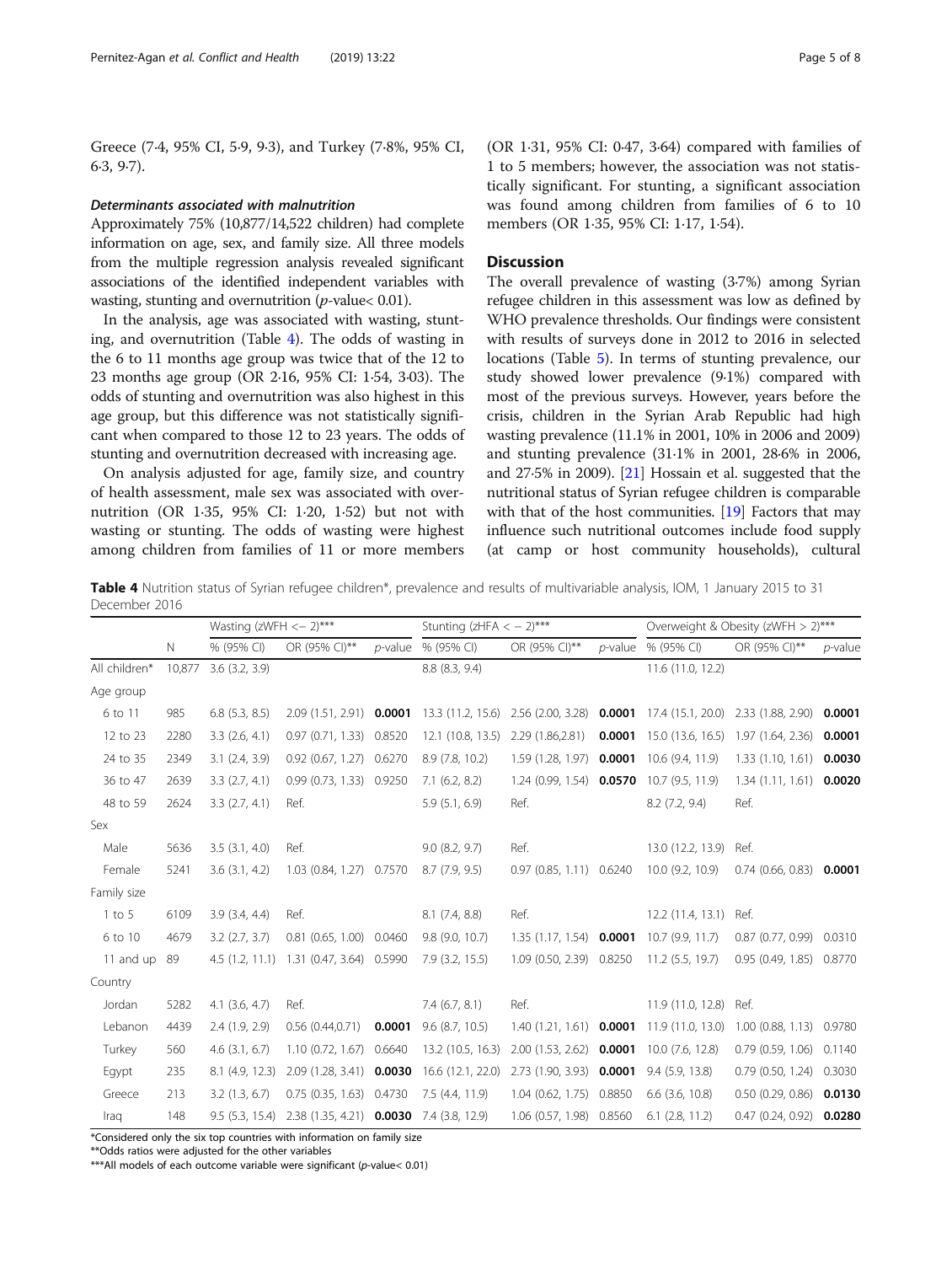<span id="page-5-0"></span>Table 5 Nutrition status of Syrian children in Jordan, Lebanon, and Iraq from other studies/reports

| Country | Location/ setting | Author (Reference<br>no.) | Year of<br>survey | Wasting     |                    | Stunting |                    | Overweight               |                  | Age (mo) |
|---------|-------------------|---------------------------|-------------------|-------------|--------------------|----------|--------------------|--------------------------|------------------|----------|
|         |                   |                           |                   | $\mathbb N$ | % (95% CI)         | N        | % (95% CI)         | N                        | % (95% CI)       |          |
| Jordan  | Overall           | UNICEF <sub>[22]</sub>    | 2014              | 804         | 1.0                | 779      | 13.0               | 804                      | 2.8              | 6 to 59  |
|         |                   | Hossain [24]              | 2014              | 896         | 1.0                | 896      | 13.6               |                          |                  | < 60     |
|         |                   | <b>UNHCR [23]</b>         | 2016              | 1282        | 2.1                | 1268     | 12.3               | 1282                     | 1.4              | 6 to 59  |
|         | Zaatari camp      | UNICEF <sub>[22]</sub>    | 2014              | 325         | $1.2$ (0.5, 3.2)   | 312      | 17.0 (11.7, 24.0)  | 325                      | $3.1$ (1.6, 5.7) | 6 to 59  |
|         |                   | Hossain [24]              | 2014              | 355         | $1.2$ (0.5, 3.2)   | 355      | 16.7 (11.6, 23.4)  | $\overline{\phantom{0}}$ |                  | < 60     |
|         |                   | <b>UNHCR [23]</b>         | 2016              | 377         | 2.7(1.4, 5.0)      | 373      | 11.3(8.5, 15.2)    | 377                      | 1.6(0.7, 3.4)    | 6 to 59  |
|         | Azrag camp        | <b>UNHCR [23]</b>         | 2016              | 418         | 1.9(0.9, 4.2)      | 411      | 19.2 (16.0, 22.9)  | 418                      | 1.0(0.4, 2.5)    | 6 to 59  |
|         | Out-camp          | UNICEF <sub>[22]</sub>    | 2014              | 479         | $0.8$ $(0.3, 2.2)$ | 467      | 9.0(6.5, 12.3)     | 479                      | 2.5(1.4, 4.5)    | 6 to 59  |
|         |                   | Hossain [24]              | 2014              | 541         | $0.8$ $(0.3, 2.2)$ | 541      | 10.5 (7.6, 14.4)   |                          |                  | $< 60$   |
|         |                   | <b>UNHCR</b>              | 2016              | 487         | 1.8(1.0, 3.4)      | 484      | 6.4(4.4, 9.3)      | 487                      | 1.6(0.8, 3.2)    | 6 to 59  |
| Lebanon | Overall           | UNICEF <sub>[26]</sub>    | 2013              | 1384        | 5.9 (4.8, 7.1)     | 1384     | 17.3 (15.1, 19.7)  | $\overline{\phantom{0}}$ |                  | 6 to 59  |
|         |                   | Hossain [24]              | 2013              | 1535        | 2.2                | 1535     | 19.1               |                          |                  | $< 60$   |
|         | North             | UNICEF <sub>[26]</sub>    | 2013              | 360         | $6.7$ (4.6, 9.5)   | 360      | 17.2 (13.3, 22.1)  |                          |                  | 6 to 59  |
|         |                   | Hossain [24]              | 2013              | 409         | 3.9(2.5, 6.1)      | 409      | 20.1 (15.6, 25.4)  |                          |                  | < 60     |
|         | South             | UNICEF <sub>[26]</sub>    | 2013              | 302         | $4.3$ $(2.7, 6.9)$ | 302      | 19.9 (15.8, 24.6)  |                          |                  | 6 to 59  |
|         |                   | Hossain [24]              | 2013              | 329         | $0.3$ $(0.0, 2.6)$ | 329      | 21.1 (16.6, 26.2)  |                          |                  | < 60     |
|         | Beirut            | UNICEF <sub>[26]</sub>    | 2013              | 419         | $4.1$ (2.6, 6.4)   | 419      | 13.4 (10.4, 17.0)  |                          |                  | 6 to 59  |
|         |                   | Hossain [24]              | 2013              | 465         | $0.7$ $(0.2, 2.3)$ | 465      | 14.1 (10.8, 18.2)  |                          |                  | < 60     |
|         | Bekaa             | UNICEF <sub>[26]</sub>    | 2013              | 303         | 8.9 (5.7, 13.7)    | 303      | 20.1 (15.1, 26.3)  |                          |                  | 6 to 59  |
|         |                   | Hossain [24]              | 2013              | 332         | $4.4$ (2.3, 8.2)   | 332      | 21.0 (16.0, 27.2)  |                          |                  | < 60     |
| Iraq    | Domiz camp        | Hossain [24]              | 2013              | 944         | $4.1$ $(2.8, 6.1)$ | 944      | 19.0 (15.58, 22.7) |                          |                  | < 60     |
|         | Al-Qa'im          | MoH Iraq [27]             | 2012              | 589         | 4.8                | 589      | 15.1               |                          |                  | 6 to 59  |

practices (e.g., breastfeeding), potential comorbidities (eg, helminthic infections), and work restrictions (e.g., work permits).

The low prevalence of undernutrition in our study could be due to effective refugee assistance programs or better population-level, pre-crisis nutritional status. [\[9,](#page-7-0) [22\]](#page-7-0) It is important to note that majority of Syrian refugees are spread out within the host communities. [\[7](#page-7-0)] Aside from difference in living conditions, refugee families living in camps may have more employment restrictions which may affect their purchasing power compared to those residing in the host communities. Surveys conducted in Jordan in 2014 and 2016 reported a low prevalence of wasting (average range: 1·0% to 2·1%) and a higher stunting prevalence (range: 12·3% to 13·6%), regardless of whether the child lived inside or outside a camp. [\[23](#page-7-0)–[25\]](#page-7-0) While surveys conducted in 2013 in Lebanon showed variable wasting prevalence (2·2% and 5·9%), the stunting prevalence (17·3% and 21·1%) was closer to our observations. [\[24,](#page-7-0) [26](#page-7-0)] In Iraq, wasting prevalence was reported to be low in previous years (4·1% and 4·8% in 2013 and 2012, respectively). [\[24,](#page-7-0) [27\]](#page-7-0)

Regarding age, our study found that wasting prevalence was highest (6·8%) among children aged 6 to 11 months. This finding may be related to weaning and breastfeeding

practices. [[12](#page-7-0), [25\]](#page-7-0) For example, a UNICEF survey conducted in Jordan in 2014 showed late introduction of solid and semi-solid food among children aged 6 to 8 months and a low prevalence of exclusive breastfeeding among children aged ≤5 months. [\[28\]](#page-7-0) Also, food availability may determine the weaning practices of Syrian mothers.

Further, our study revealed that the overall prevalence of overnutrition was 11%, with high prevalence levels found among children in Jordan (11.5%) and Lebanon (10.9%). This could be due partly to the poor quality and variety of food provided to the children. Although the dietary diversity of surveyed Syrian refugees in Jordan was considered acceptable, the consumption of vitamin A and iron rich food were considered low. Majority of refugees surveyed both in-camp and out-camp consumed cereals, spices, condiments and beverages, oils and fats, sweetened food, and vegetables. [\[23](#page-7-0)] In Lebanon, Syrian refugee households mainly consumed breads and pasta, condiments, spices, sugar and fats, with limited or no consumption (> 70%) of animal proteins and vitamin A rich fruit and vegetables in their weekly diet. [[12](#page-7-0)] Food choices is complex due to the many cross-cutting conditions (e.g. political setting, access and availability of humanitarian assistance, and, social and cultural beliefs) that affect an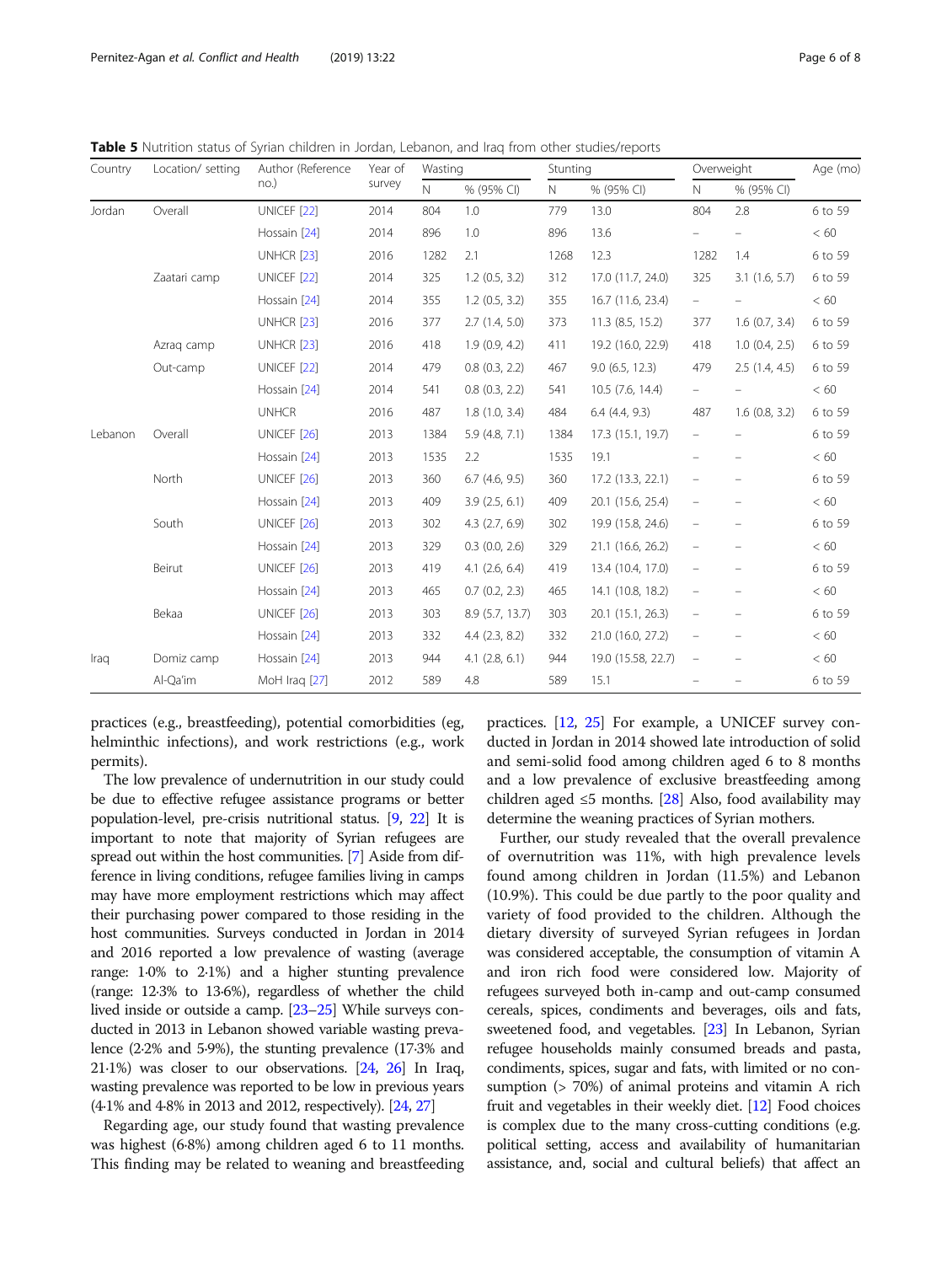individuals' priority. It is interesting to note that in 2010, WHO identified Egypt, Jordan, Lebanon, and the Syrian Arab Republic as countries in early nutrition transition, described as countries with moderate levels of overweight and obesity, moderate levels of undernutrition in specific population and age groups, and widespread nutrition deficiencies. [\[29\]](#page-7-0)

A strong predictor of poverty in crisis situations is large family size, as evidenced in a study of Syrian families in Jordan, where the average family size is 7 members. [\[8](#page-7-0), [9](#page-7-0)] In our study, however, over half the children belonged to smaller families of 1 to 5 members, and family size was not significantly associated with wasting. Still, odds of stunting were significantly higher for children belonging to families of 6 to 10 members than for those in families of 1 to 5 members (OR 1·28, 95% CI: 1·12, 1·47). Children born in larger families may be at greater risk of stunting because of closely spaced child births, maternal malnutrition contributing to low birth weight, or food insecurity. [[4](#page-7-0), [30](#page-7-0)]

The differences in nutritional status by country of health assessment may have various causes. The higher prevalence of wasting (10·2%) in refugee children in Egypt could relate to the shift to targeted assistance (based on poverty or economic vulnerability) implemented by the World Food Program and the United Nations High Commissioner for Refugees (UNHCR) by mid-2015, which reduced the number of beneficiaries by half. [\[31](#page-7-0)] Between 5 and 10% of children in Iraq and Turkey were also noted to have wasting. Based on a 2016 report, 61·1% (139,360/227,971) of Syrian refugees in Iraq lived within host communities, the majority in the Kurdistan Region of Iraq alongside many Iraqis displaced by the Islamic State of Iraq and the Levant (ISIL) crisis. [\[7,](#page-7-0) [32\]](#page-7-0) Despite overcrowding and competition with other refugee populations for resources, some campbased refugees in Iraq have access to livelihood opportunities. [\[7\]](#page-7-0) Turkey hosts the largest number of Syrian refugees (> 2 million by the end of 2016). [\[7\]](#page-7-0) Almost all of these live in rented apartments or houses, with few in camps along the Turkish-Syrian borders. Syrian families in Turkey encounter challenges like those in Iraq, with the addition of language barriers. [\[33\]](#page-7-0) In 2016, IOM initiated health assessments of Syrian refugees in Greece housed in apartments funded by UNHCR, mainly in Attica. Our study showed that Syrian refugee children in Greece had a low prevalence of wasting  $(< 5\%)$ .

This study has several limitations. First, this is a crosssectional study, and prevalence estimates were taken from refugee health assessments (as compliance to the resettlement programmes of receiving country governments) conducted in specific settings and time periods, limiting generalizability to other Syrian children and refugee groups. Second, we analyzed routinely collected anthropometric data but did not have access to data regarding other risk factors for malnutrition, such as education level of parents, weight status of parents, source of income, access to health services, length of stay in host country, location of origin in Syria, feeding and weaning practices, referral to malnutrition treatment, comorbid health conditions, and burden of gastrointestinal illness. Third, health assessment of assisted refugees is mainly used as a general screening tool for resettlement depending on the requirements set by governments before departure of refugees to country of destination. Fourth, missing height and weight values are missed cases and may affect the analysis. Also, there is a possibility that the attending medical staff did not enter the measurements). Lastly, our study did not classify children based on refugee status (i.e. asylum seeker or refugee claimant) or existing health conditions (e.g. mental health issues, developmental delays, etc.).

#### Conclusions

Despite the known negative nutritional impact of forced displacement and the high influx of Syrian refugees to the host countries, [\[9,](#page-7-0) [34,](#page-7-0) [35\]](#page-7-0) the nutritional status of the group of Syrian refugee children in this study varied by host country, and found low undernutrition and high overnutrition by WHO standards. The variation between countries may relate to income opportunities available to refugees and/or assistance provided by governments and humanitarian groups. However, malnutrition rates should be interpreted in the context of mortality rates, disease prevalence, seasonality, and underlying contributors (related to food, health interventions, and economic and social factors) in the host countries and settings (in-camp and out-camp). [\[3,](#page-7-0) [35\]](#page-7-0)

With the ongoing conflict in the Syrian Arab Republic and increasing refugee efflux, the living conditions of Syrian refugees are expected to worsen. Syrian refugee families are considered at high risk of poverty and food insecurity. [[9,](#page-7-0) [10,](#page-7-0) [12](#page-7-0)] Thus, continued support from governments and humanitarian organizations is crucial. Programs and partnerships that lead to sustainable livelihood or employment could lower the risks of food insecurity and malnutrition. [\[9](#page-7-0), [14\]](#page-7-0) Analyses of IOM's health assessment data can help inform the decisions of health providers, governments, and other humanitarian partners. Further studies are needed to examine other known predictors of malnutrition (such as sociodemographics, conditions of host countries, child care practices, vaccination coverage, and selected health conditions), to guide development of appropriate interventions to support the nutritional needs of Syrian refugee populations pre- and post-resettlement.

#### Acknowledgments

The authors would like to thank the CDC reviewers, Dr. Olga Gorbacheva, and Dr. Alexander Klosovsky.